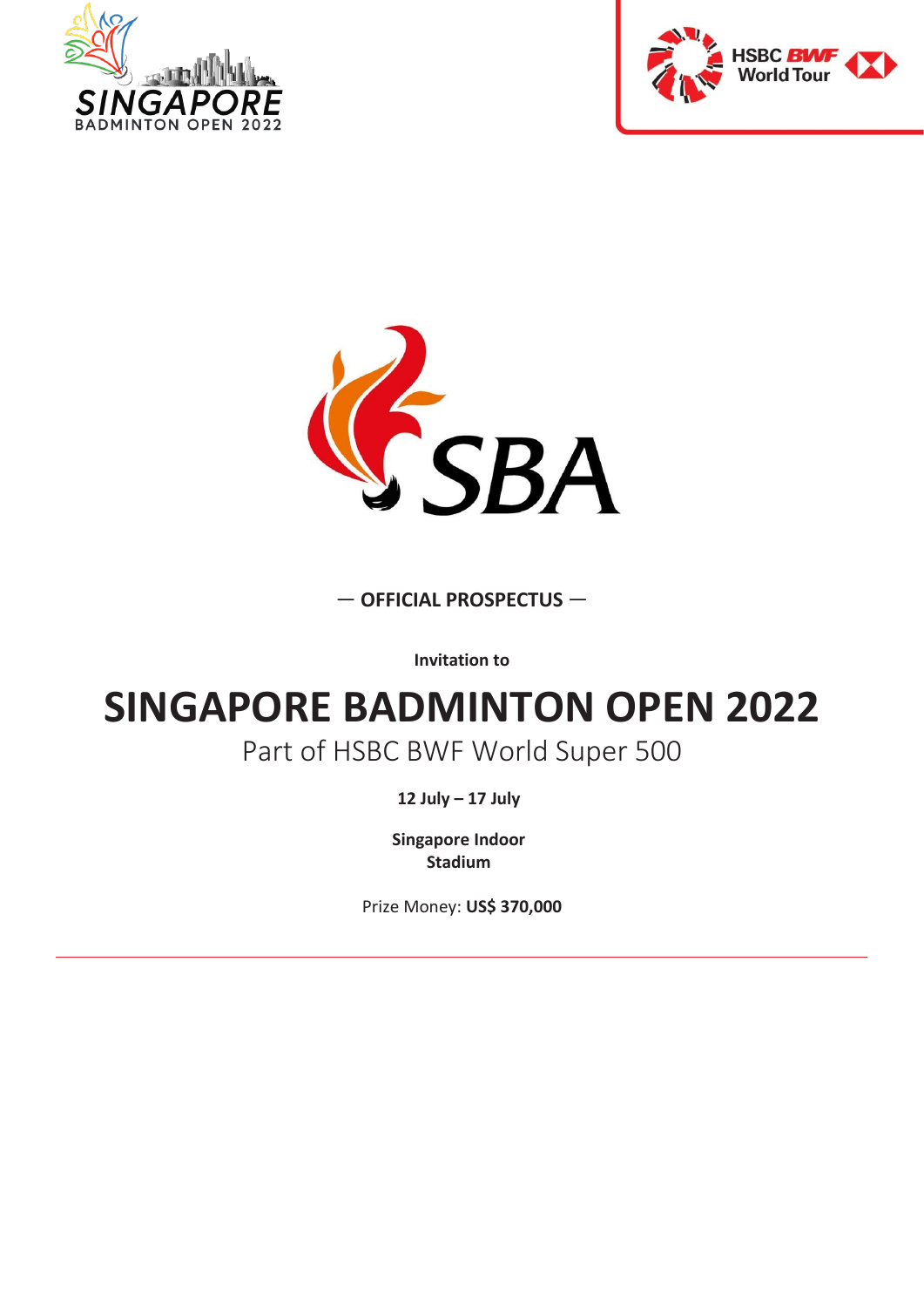



Dear Member Associations,

On behalf of the Singapore Badminton Association (SBA), it is my honour and pleasure to invite players worldwide to join us at Singapore Badminton Open 2022, part of the HSBC BWF World Tour Super 500. After a two year hiatus, the SBA is glad to once again hold the Singapore Open at the iconic Singapore Indoor Stadium.

In this prospectus, you will find important information for your planning and preparation, ahead or entry submission and travelling to Singapore. I urge all participating teams to take the time to read through all the necessary information to ensure a seamless experience when you arrive in Singapore for the event.

Although Singapore is gradually transitioning towards living with COVID-19, our organising team has continued to work hard to ensure the event will be carried out to the highest of safety standards, in accordance with prevailing government measures. We thus look forward to presenting to you an event that is both safe to play at and enjoyable to be a part of.

See you in sunny Singapore in July!

............................................

#### **Mr. Ng Yoke Weng**

Chairman, Singapore Badminton Open 2022 Organising Committee Singapore Badminton Association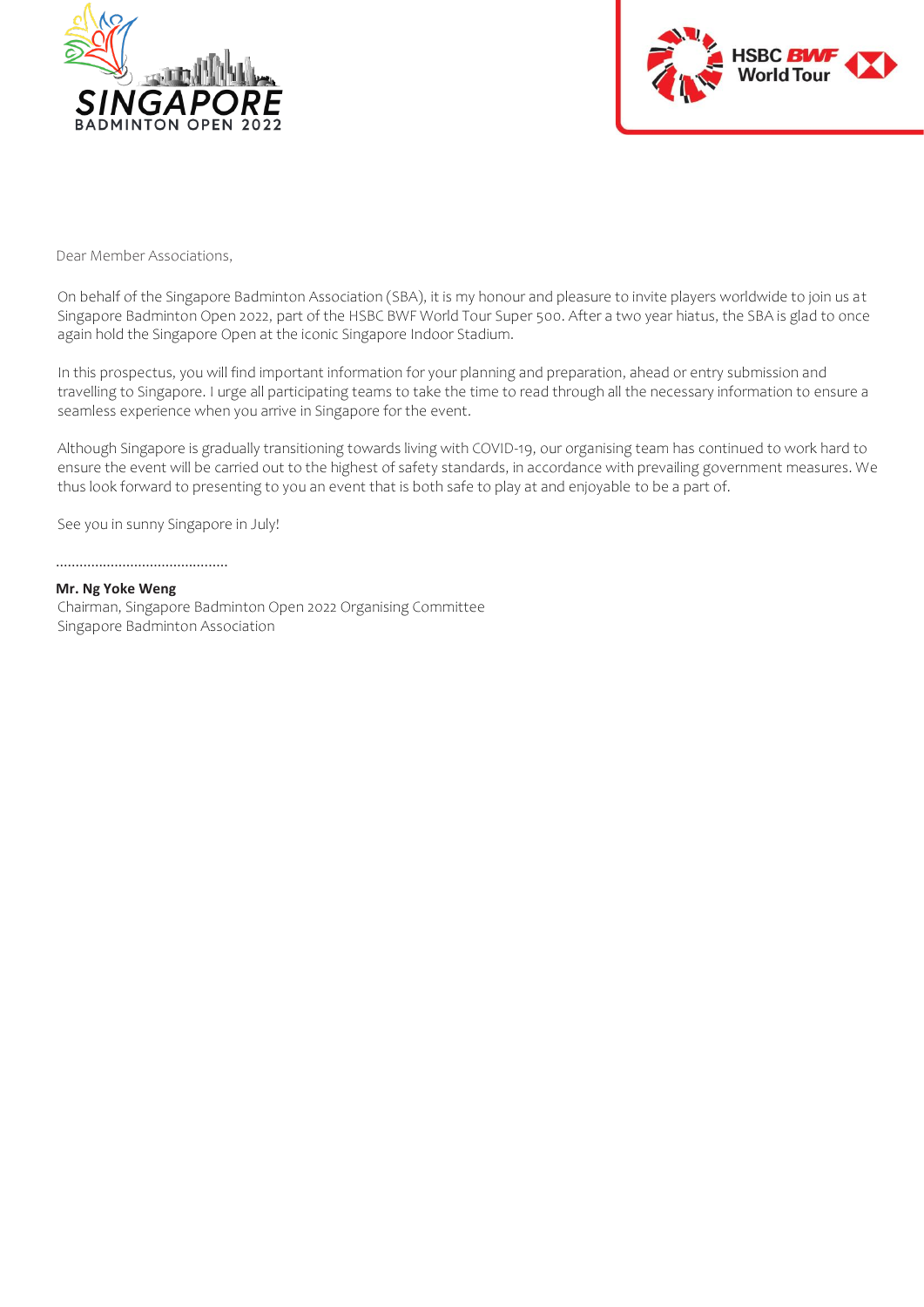



### **1. General Details**

| Organiser                          | <b>Singapore Badminton Association</b><br>5 Stadium Drive, #02-40 OCBC Arena, Singapore 397631<br>T: +65 63441773                                                                                                                                                                                          |
|------------------------------------|------------------------------------------------------------------------------------------------------------------------------------------------------------------------------------------------------------------------------------------------------------------------------------------------------------|
|                                    | E: email@address.com W: www.website.com                                                                                                                                                                                                                                                                    |
| <b>Sanction</b>                    | <b>Badminton World Federation</b>                                                                                                                                                                                                                                                                          |
| <b>Date</b>                        | Tuesday, 12 July to Sunday, 17 July 2022                                                                                                                                                                                                                                                                   |
| <b>Competition</b><br><b>Venue</b> | Singapore Indoor Stadium<br>2 Stadium Walk, Singapore 397631                                                                                                                                                                                                                                               |
|                                    | https://www.sportshub.com.sg                                                                                                                                                                                                                                                                               |
| <b>Media Links</b>                 | Website: http://www.singaporebadminton.org.sg                                                                                                                                                                                                                                                              |
|                                    | <b>D</b> @ilovebadminton<br>@sgbadminton                                                                                                                                                                                                                                                                   |
| <b>Referee Team</b>                | <b>Referee:</b><br>Julie Carrel (NZL)/ Email: julie.carrel.nz@gmail.com                                                                                                                                                                                                                                    |
|                                    | <b>Deputy Referee:</b><br>Lui Wan Swee (MAS) / Email: wslui168@gmail.com                                                                                                                                                                                                                                   |
| <b>Useful Contacts</b>             | Dr Yoon Kok Thean, Tournament Director<br>E: yoonkokthean@gmail.com                                                                                                                                                                                                                                        |
|                                    | John Chew, Deputy Tournament Director<br>E: ch6868ew@gmail.com                                                                                                                                                                                                                                             |
|                                    | Michelle Zhuo / Secretariat<br>E: michellezhuo@singaporebadminton.org.sg                                                                                                                                                                                                                                   |
|                                    | Susanna Neo / Secretariat<br>E: susannaneo@singaporebadminton.org.sg                                                                                                                                                                                                                                       |
| <b>Insurance</b><br>coverage       | Players and all members of the national delegation shall hold valid insurance for damages of any<br>nature caused to third parties. Such insurance shall cover bodily injury, including medical and<br>hospitalisation expenses incurred in the host country, as well as all expenses and costs associated |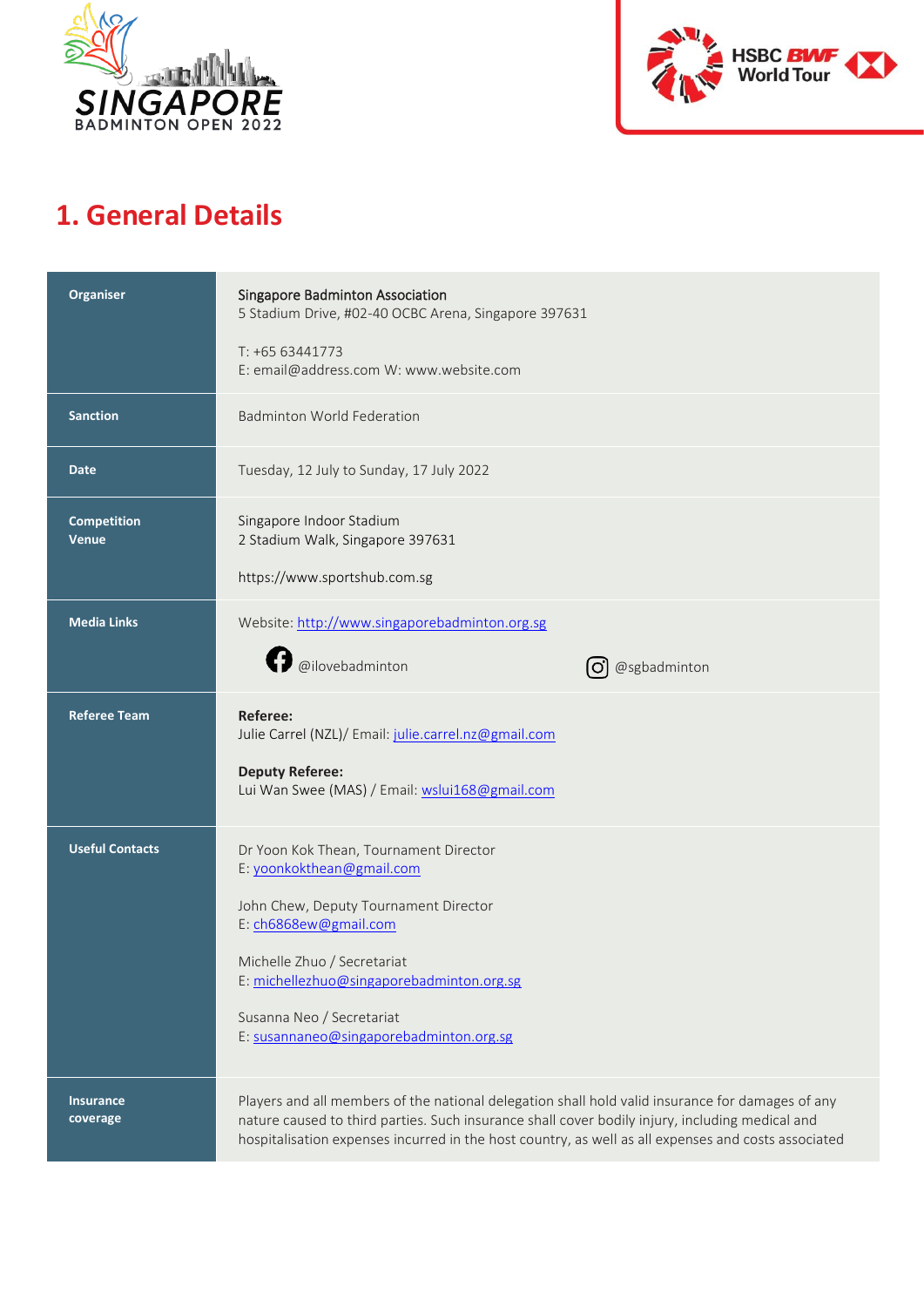



|                                                                                       | to repatriating the injured party to its country of residence.<br>All participants (players and members of the national delegation) are strongly encouraged to<br>purchase COVID-19 insurance coverage.                                                                                                                                                                                                                                           |
|---------------------------------------------------------------------------------------|---------------------------------------------------------------------------------------------------------------------------------------------------------------------------------------------------------------------------------------------------------------------------------------------------------------------------------------------------------------------------------------------------------------------------------------------------|
|                                                                                       | Participants may consider Singapore-based insurers below offering the service.                                                                                                                                                                                                                                                                                                                                                                    |
|                                                                                       | AIG Asia Pacific Insurance Pte Ltd:<br>https://www.aig.sg/personal/more-insurance/singapore-travel-<br>assist?utm_source=safetravel&utm_medium=safetravelwebsite&utm_campaign=safetravelwebsite                                                                                                                                                                                                                                                   |
|                                                                                       | Chubb Insurance Singapore Limited:<br>https://sgtravelinsured.chubbtravelinsurance.com/travel-insured/sg-en/home.html                                                                                                                                                                                                                                                                                                                             |
|                                                                                       | HL Assurance Pte Ltd:<br>https://changiassure.changirecommends.com/                                                                                                                                                                                                                                                                                                                                                                               |
| Indemnity                                                                             | To the extent permitted by applicable law, all players and members of the national delegation shall<br>release the BWF, the Tournament Organiser, and their respective officers, officials, employees,<br>agents and representatives, from any and all liability, damage, loss, cost or expense that such<br>players and members of the national delegation may incur as a result or in connection with their<br>participation to the Tournament. |
| Participant<br><b>Agreement for Use of</b><br><b>Photographs and</b><br><b>Videos</b> | Players and all members of the national delegation shall agree to give the BWF and the Tournament<br>Organiser full television and motion picture rights, including permission to film players and<br>members of the national delegation during all matches and activities around the Tournament, for<br>any commercial, news or other purpose together with the right to transfer such right, including<br>without compensation.                 |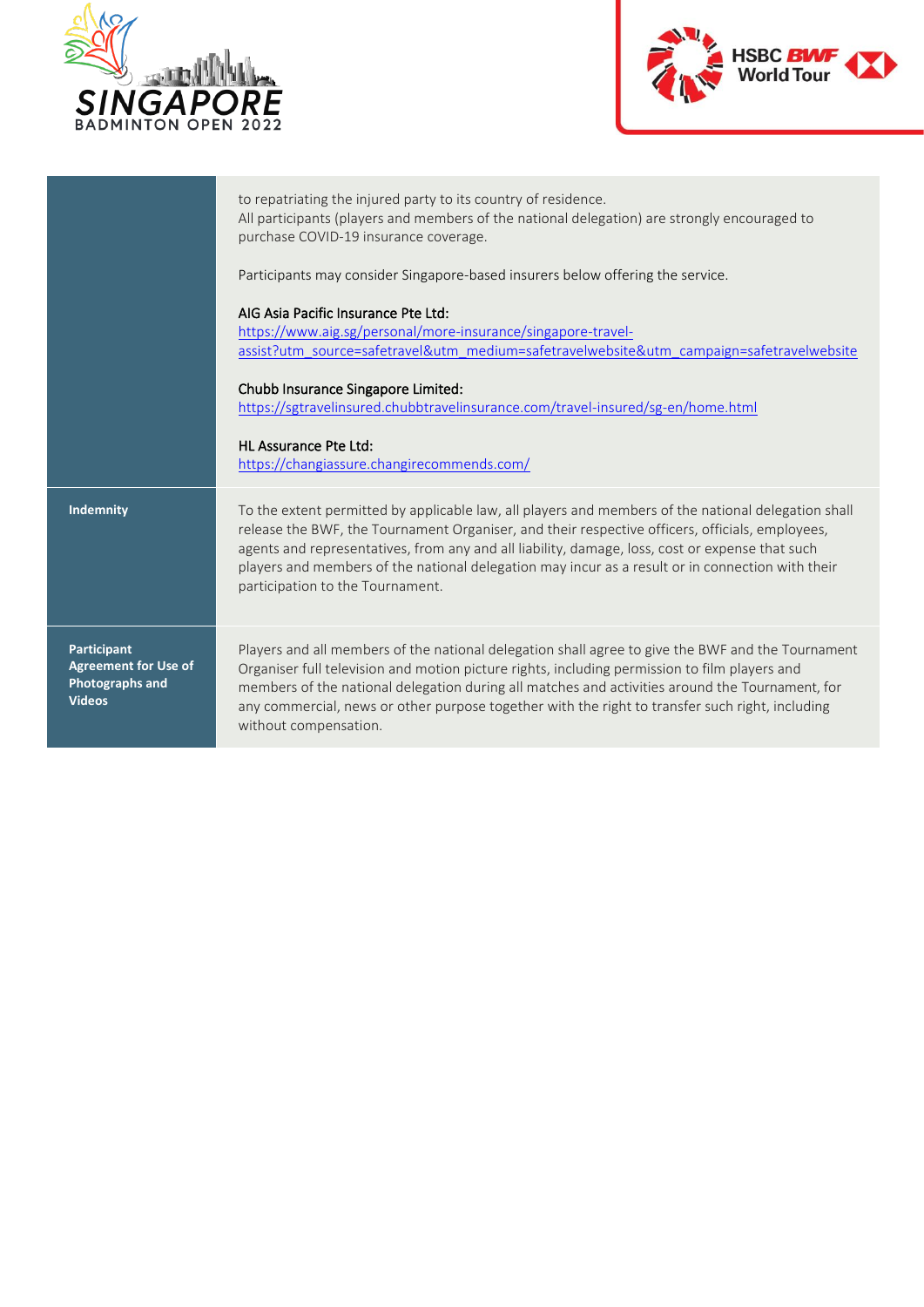



## **2. Entry Details**

| <b>Regulations</b><br>(Conditions of Play)                    | This tournament will be run in accordance with, but not limited to, the Badminton World<br>Federation (BWF) Statutes, General Competition Regulations (GCR), and BWF World Tour<br>Regulations. In the event of any dispute, the decision of the Tournament Referee will be final.<br>This tournament will strictly enforce the Clothing, Equipment, and Advertising Regulations as<br>outlined in the BWF GCR 20 - 24. This includes restrictions of certain colours for shirts, shorts, and<br>skirts to avoid issues with virtual advertising on TV courts, as per GCR 21.7. |                                           |                                              |                                                     |  |
|---------------------------------------------------------------|---------------------------------------------------------------------------------------------------------------------------------------------------------------------------------------------------------------------------------------------------------------------------------------------------------------------------------------------------------------------------------------------------------------------------------------------------------------------------------------------------------------------------------------------------------------------------------|-------------------------------------------|----------------------------------------------|-----------------------------------------------------|--|
| <b>Scoring System</b>                                         | Best of three games to 21 points, as per the Laws of Badminton (BWF Statute 4.1)                                                                                                                                                                                                                                                                                                                                                                                                                                                                                                |                                           |                                              |                                                     |  |
| <b>Instant Review</b><br><b>System</b>                        | The Instant Review System (IRS) will available on Court 1, and is regulated as per BWF Statute<br>4.1.8.                                                                                                                                                                                                                                                                                                                                                                                                                                                                        |                                           |                                              |                                                     |  |
| <b>Key Dates</b>                                              | <b>Entry Deadline</b>                                                                                                                                                                                                                                                                                                                                                                                                                                                                                                                                                           |                                           | Tuesday, 31 May 2022                         |                                                     |  |
|                                                               | <b>World Ranking Date for M&amp;Q Report</b>                                                                                                                                                                                                                                                                                                                                                                                                                                                                                                                                    |                                           | Tuesday, 31 May 2022                         |                                                     |  |
|                                                               | <b>Publication Date for M&amp;Q Report</b>                                                                                                                                                                                                                                                                                                                                                                                                                                                                                                                                      |                                           | Friday, 3 June 2022                          |                                                     |  |
|                                                               | <b>World Ranking Date for Seeding Report</b>                                                                                                                                                                                                                                                                                                                                                                                                                                                                                                                                    |                                           | Tuesday, 14 June 2022                        |                                                     |  |
|                                                               | <b>Publication Date for Seeding Report</b>                                                                                                                                                                                                                                                                                                                                                                                                                                                                                                                                      |                                           | Friday, 17 June 2022                         |                                                     |  |
|                                                               | Last Date to Withdraw without Penalty                                                                                                                                                                                                                                                                                                                                                                                                                                                                                                                                           |                                           | Monday, 20 June 2022                         |                                                     |  |
|                                                               | <b>Draw Date</b>                                                                                                                                                                                                                                                                                                                                                                                                                                                                                                                                                                |                                           | Tuesday, 21 June 2022                        |                                                     |  |
|                                                               |                                                                                                                                                                                                                                                                                                                                                                                                                                                                                                                                                                                 |                                           |                                              |                                                     |  |
| <b>Draws</b>                                                  | <b>Event</b>                                                                                                                                                                                                                                                                                                                                                                                                                                                                                                                                                                    | <b>Direct Main Draw</b><br><b>Entries</b> | <b>Qualifying Positions</b><br>for Main Draw | <b>Maximum Entries in</b><br><b>Qualifying Draw</b> |  |
|                                                               | Men's Singles                                                                                                                                                                                                                                                                                                                                                                                                                                                                                                                                                                   | 28                                        | $\overline{4}$                               | 16                                                  |  |
|                                                               | Women's Singles                                                                                                                                                                                                                                                                                                                                                                                                                                                                                                                                                                 | 28                                        | $\overline{4}$                               | 8                                                   |  |
|                                                               | Men's Doubles                                                                                                                                                                                                                                                                                                                                                                                                                                                                                                                                                                   | 28                                        | $\overline{4}$                               | 8                                                   |  |
|                                                               | <b>Women's Doubles</b>                                                                                                                                                                                                                                                                                                                                                                                                                                                                                                                                                          | 28                                        | $\overline{4}$                               | 8                                                   |  |
|                                                               | <b>Mixed Doubles</b>                                                                                                                                                                                                                                                                                                                                                                                                                                                                                                                                                            | 28                                        | $\overline{4}$                               | 8                                                   |  |
| <b>Online Entry</b><br><b>International</b><br><b>Entries</b> | Entries for this tournament must be done by the Member Association using the BWF Online<br>Group Entry system, using the following link:<br>https://bwf.tournamentsoftware.com/tournament/6C35AB98-FF7E-437F-BFA7-4DF58665A650<br>If the Member Association requires a username and password to access the system, please<br>contact the BWF at the following email address:                                                                                                                                                                                                    |                                           |                                              |                                                     |  |

[s.ramachandran@bwf.sport](mailto:s.ramachandran@bwf.sport) o[r hj.yee@bwf.sport](mailto:hj.yee@bwf.sport)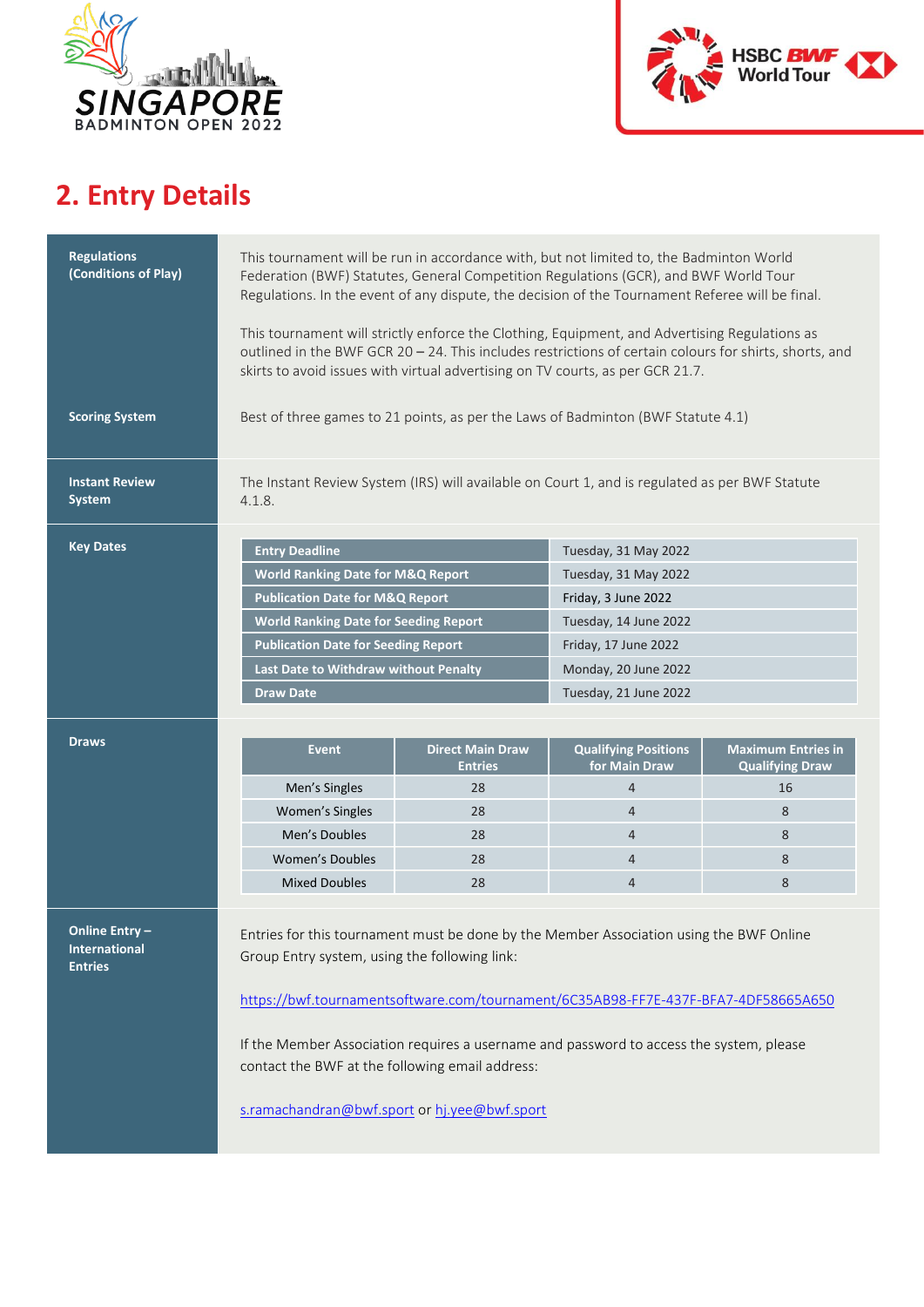



|                                                              | The entry deadline is Tuesday, 31 May 2022 at 23:59, BWF Headquarters time (+08:00 hrs<br>GMT). Late entries will not be accepted.                                                                                                                                       |
|--------------------------------------------------------------|--------------------------------------------------------------------------------------------------------------------------------------------------------------------------------------------------------------------------------------------------------------------------|
|                                                              | After the entry deadline, the BWF Online Group Entry System will send notification to all<br>participating Member Associations confirming receipt of final entries.                                                                                                      |
|                                                              | Receipt of this notification is the conclusive evidence of receipt of entries before the deadline.                                                                                                                                                                       |
|                                                              | Member Associations should contact BWF immediately if such notice is not received by<br>Wednesday, 1 June 2022 at 12:00 hrs BWF Headquarters time.                                                                                                                       |
|                                                              | If no objection is received by BWF by Thursday, 2 June 2022 at 23:59 hrs BWF Headquarters<br>time, the entries shall be deemed to be correct. No complaints/objections will be entertained<br>after this point.                                                          |
| Online Entry-<br><b>Hosting Member</b><br><b>Association</b> | Eligible player wishing to enter through the hosting Member Association must follow a different<br>process to international entries.                                                                                                                                     |
| <b>Entries</b>                                               | For eligible Singapore Players, please contact Singapore Badminton Association.                                                                                                                                                                                          |
| <b>Withdrawals</b>                                           | The management of withdrawals will be run in accordance with BWF GCR 13 and 14.                                                                                                                                                                                          |
|                                                              | Member Associations can withdraw their entries through the BWF Online Group Entry system until<br>the last date of withdrawal without penalty (see Key Dates Section).                                                                                                   |
|                                                              | Withdrawals made after this date will incur a penalty in accordance with the BWF Table of<br>Offences and Penalties (BWF Statute 2.5).                                                                                                                                   |
|                                                              | Please ensure that the Tournament Referee and Host Organiser are notified immediately in<br>writing, clearly stating the reason for the withdrawal.                                                                                                                      |
|                                                              | If a Member Association needs to withdraw any entries once players have arrived in the host city,<br>notification of withdrawal must be made by the Team Manager in person to the Tournament<br>Referee, or Deputy Referee(s), and must also be confirmed in writing to: |
|                                                              | Referee: Julie Carrel (NZL)/ Email: julie.carrel.nz@gmail.com                                                                                                                                                                                                            |
|                                                              | Host Organiser Contact: Michelle Zhuo; Email: michellezhuo@singaporebadminton.org.sg                                                                                                                                                                                     |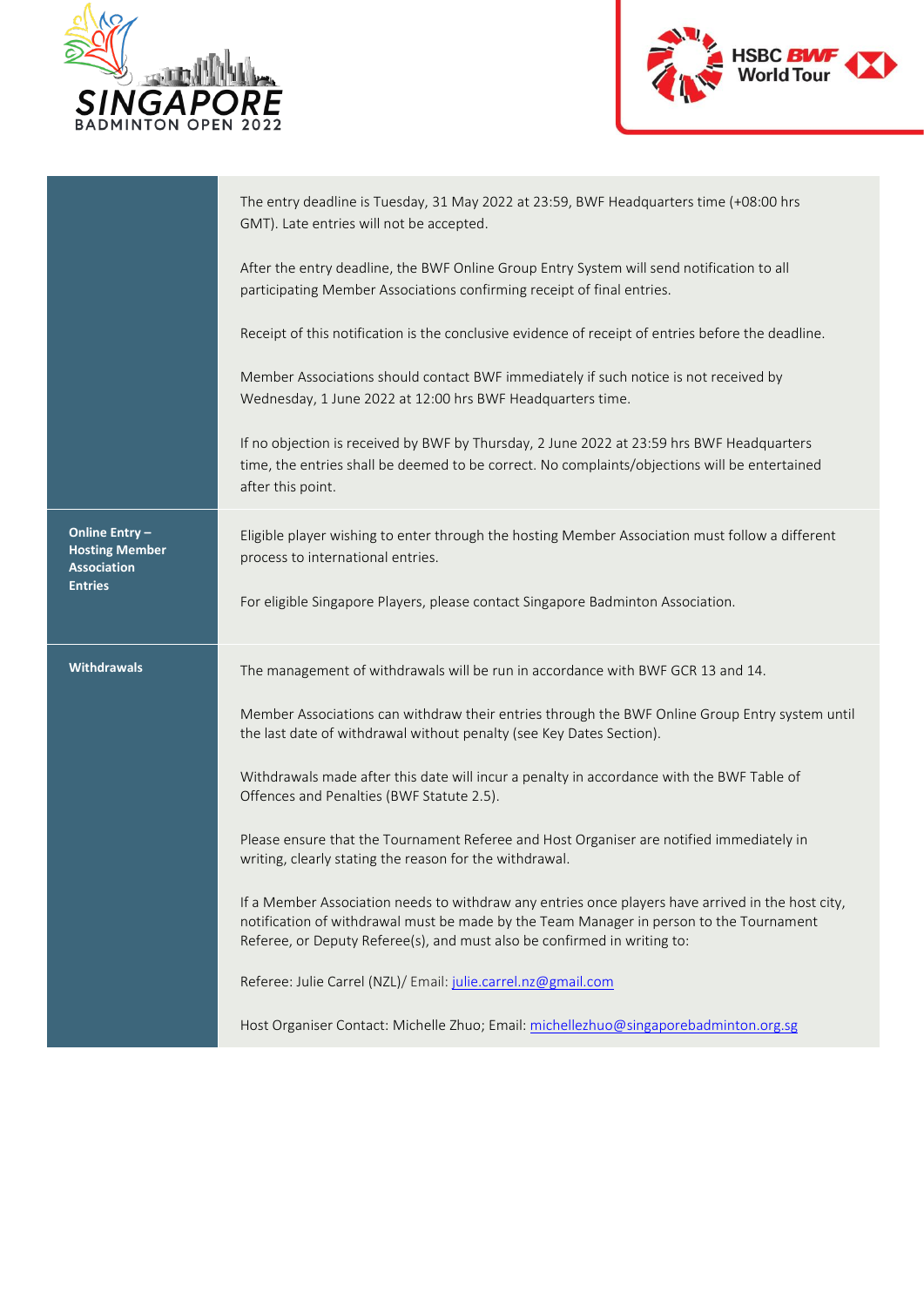



### **3. Tournament Details**

| <b>Prize Money</b>          | A prize fund of USD\$370,000 will be distributed in accordance with BWF Statute 5.3.5, and<br>awarded as per the table below.                                                                                                                                                                              |  |                |                                  |                                |                |                                   |              |            |
|-----------------------------|------------------------------------------------------------------------------------------------------------------------------------------------------------------------------------------------------------------------------------------------------------------------------------------------------------|--|----------------|----------------------------------|--------------------------------|----------------|-----------------------------------|--------------|------------|
|                             |                                                                                                                                                                                                                                                                                                            |  | Winner         | <b>Runner</b><br>Up              | <b>Semi</b><br><b>Finalist</b> |                | <b>Quarter</b><br><b>Finalist</b> | Last 16      |            |
|                             | Men's Singles                                                                                                                                                                                                                                                                                              |  | \$27,750       | \$14,060                         | \$5,365                        |                | \$2,220                           | \$1,295      |            |
|                             | <b>Women's Singles</b>                                                                                                                                                                                                                                                                                     |  | \$27,750       | \$14,060                         | \$5,365                        |                | \$2,220                           | \$1,295      |            |
|                             | Men's Doubles                                                                                                                                                                                                                                                                                              |  | \$29,230*      | \$14,060*                        | $$5,180*$                      |                | $$2,682.5*$                       | $$1,387.5*$  |            |
|                             | <b>Women's Doubles</b>                                                                                                                                                                                                                                                                                     |  | \$29,230*      | $$14,060*$                       | $$5,180*$                      |                | $$2,682.5*$                       | $$1,387.5*$  |            |
|                             | <b>Mixed Doubles</b>                                                                                                                                                                                                                                                                                       |  | \$29,230*      | \$14,060*                        | $$5,180*$                      |                | $$2,682.5*$                       | $$1,387.5*$  |            |
|                             | $*$ – per pair                                                                                                                                                                                                                                                                                             |  |                |                                  |                                |                |                                   |              |            |
| <b>Competition Schedule</b> | <b>Day</b>                                                                                                                                                                                                                                                                                                 |  | <b>Event</b>   | <b>Round</b>                     |                                | <b>Courts</b>  | <b>Doors</b><br>Open              | <b>Start</b> | <b>End</b> |
|                             | Tuesday                                                                                                                                                                                                                                                                                                    |  | MS/WS/MD/WD/XD | Qualifications                   |                                | $\overline{4}$ |                                   | 09:00        | 15:00      |
|                             | 12 July                                                                                                                                                                                                                                                                                                    |  | MD/WD          | Main Draw<br>(Except Qualifiers) |                                |                | 08:00                             | 16:00        | 22:00      |
|                             | Wednesday<br>13 July                                                                                                                                                                                                                                                                                       |  | MS/WS/MD/WD/XD | Main Draw                        |                                | $\overline{4}$ | 08:00                             | 09:00        | 22:00      |
|                             | Thursday<br>14 July                                                                                                                                                                                                                                                                                        |  | MS/WS/MD/WD/XD | Main Draw                        |                                | $\overline{4}$ | 08:00                             | 09:00        | 22:00      |
|                             | Friday<br>15 July                                                                                                                                                                                                                                                                                          |  | MS/WS/MD/WD/XD | <b>Quarter Finals</b>            |                                | 3              | 12:00                             | 13:00        | 21:00      |
|                             | Saturday<br>16 July                                                                                                                                                                                                                                                                                        |  | MS/WS/MD/WD/XD | Semi Finals                      |                                | $\overline{2}$ | 12:00                             | 13:00        | 20:00      |
|                             | Sunday<br>17 July                                                                                                                                                                                                                                                                                          |  | MS/WS/MD/WD/XD | Finals                           |                                | $\mathbf{1}$   | 12:00                             | 13:00        | 19:00      |
|                             | Times and order of play may be changed at the discretion of the Tournament Referee, and all end times are<br>approximate.                                                                                                                                                                                  |  |                |                                  |                                |                |                                   |              |            |
| <b>Official Shuttle</b>     | $LI-NING A+600$                                                                                                                                                                                                                                                                                            |  |                |                                  |                                |                |                                   |              |            |
| <b>Practice Facilities</b>  | Practice Facility Information:                                                                                                                                                                                                                                                                             |  |                |                                  |                                |                |                                   |              |            |
|                             | • Location: OCBC Arena (Hall 2)<br>• Number of Courts: 8<br>• Schedule: Sunday, 10 July 2022 to Sunday, 17 July 2022<br>• Booking/Reservation information: Teams may put in their request based on attached<br>form (Appendix A). This is subjected to availability and final confirmation by the Referee. |  |                |                                  |                                |                |                                   |              |            |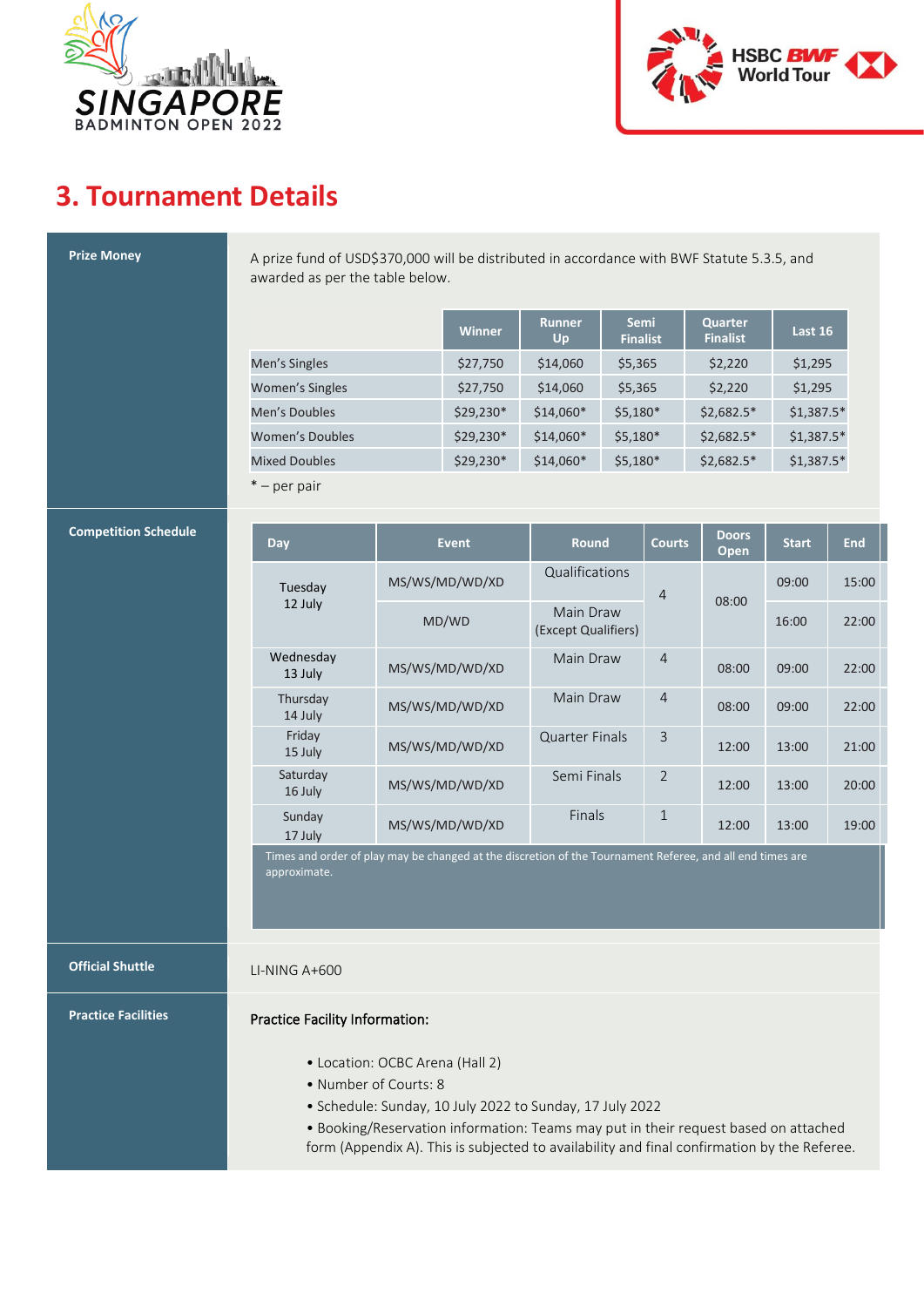



|                                         | <b>Competition Courts Information:</b>                                                                                                                                                                                                                                                    |
|-----------------------------------------|-------------------------------------------------------------------------------------------------------------------------------------------------------------------------------------------------------------------------------------------------------------------------------------------|
|                                         | • Schedule: Monday, 11 July 2022 (9.00am to 9.00pm)<br>· Booking/Reservation Information: Organizer will prepare overall equitable<br>acclimatization schedule, taking into considerations the size and arrival time of each<br>team.<br>• Court Mat Color: Green                         |
|                                         | Warmup Courts Information: 2 Courts                                                                                                                                                                                                                                                       |
|                                         | Practice Shuttles Information: 3 shuttlecocks per player will be issued for practice                                                                                                                                                                                                      |
| <b>Player Facilities</b>                | Player Lounge Information:                                                                                                                                                                                                                                                                |
|                                         | • Location: Singapore Indoor Stadium<br>· Schedule: As per competition schedule<br>• Facilities Description: Live scoring of matches, snacks                                                                                                                                              |
|                                         | <b>Stringing Services:</b>                                                                                                                                                                                                                                                                |
|                                         | • Location: Singapore Indoor Stadium<br>· Schedule: As per competition schedule<br>• Cost: 25SGD per racket (No charges for Li-Ning Rackets)                                                                                                                                              |
| <b>Team Managers'</b><br><b>Meeting</b> | The Team Managers' Meeting will be held at the following:                                                                                                                                                                                                                                 |
|                                         | · Date: Monday, 11 July 2022                                                                                                                                                                                                                                                              |
|                                         | • Time: 17:00 hrs<br>• Location: Singapore Indoor Stadium                                                                                                                                                                                                                                 |
|                                         | It is mandatory for all participating Member Associations (represented by designated Team<br>Manager) to attend the Team Managers' Meeting. Member Associations will be penalised for<br>failing to attend, in accordance with the BWF Table of Offences and Penalties (BWF Statute 2.5). |
|                                         | Member Associations are allowed to request representation by another Member Association,<br>provided that the Tournament Referee is notified in advance and approves.                                                                                                                     |
| <b>Umpire Briefing</b>                  | The Umpire Briefing will be held at the following:                                                                                                                                                                                                                                        |
|                                         | · Date: Monday, 11 July 2022<br>• Time: 15:30 hrs                                                                                                                                                                                                                                         |
|                                         | • Location: Singapore Indoor Stadium                                                                                                                                                                                                                                                      |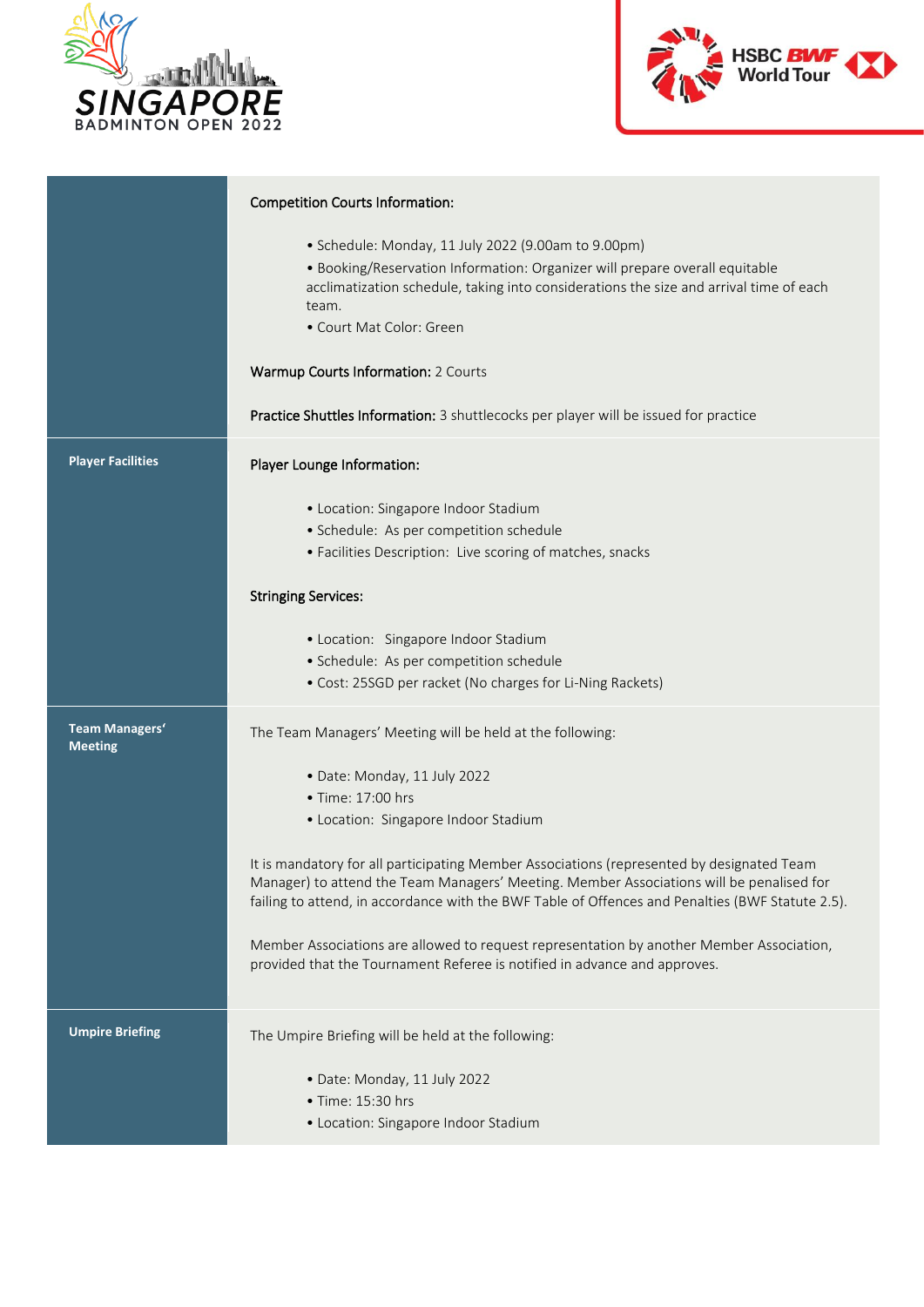



| <b>Presentation</b><br><b>Ceremonies</b> | All prize ceremonies will take place on Sunday, 17 July 2022, immediately after the conclusion of<br>each final. Medals/trophies/other will be presented to all champions and finalists.                                                                                          |                                                          |                                                                                               |  |  |
|------------------------------------------|-----------------------------------------------------------------------------------------------------------------------------------------------------------------------------------------------------------------------------------------------------------------------------------|----------------------------------------------------------|-----------------------------------------------------------------------------------------------|--|--|
|                                          | In accordance with Player Commitment Regulations (BWF Statue 5.3.6), all players participating<br>in the finals of a tournament must attend the final ceremonies directly after the match or must<br>follow the instructions given by the organisers regarding ceremony protocol. |                                                          |                                                                                               |  |  |
|                                          | No equipment, including rackets and flags, are allowed to be brought onto the podium.<br>Clothing worn during the ceremony must be in accordance with the BWF GCR.                                                                                                                |                                                          |                                                                                               |  |  |
| <b>Accreditation</b>                     | Access to Tournament venues and other services is provided through personalised and<br>photographic accreditation.                                                                                                                                                                |                                                          |                                                                                               |  |  |
|                                          | Please complete and submit Accreditation Form (Appendix D) with passport size photograph to<br>susannaneo@singaporebadminton.org.sg.                                                                                                                                              |                                                          |                                                                                               |  |  |
|                                          | the number of competing player from the same Member Association:                                                                                                                                                                                                                  |                                                          | The number of complimentary accreditation passes available for Team Officials is dependent on |  |  |
|                                          | <b>Number of Member</b><br><b>Association Players</b>                                                                                                                                                                                                                             | <b>Number of Team Officials</b><br><b>Accreditations</b> |                                                                                               |  |  |
|                                          | Three or less                                                                                                                                                                                                                                                                     | $\mathbf{1}$                                             |                                                                                               |  |  |
|                                          | Four to Seven                                                                                                                                                                                                                                                                     | $\overline{2}$                                           |                                                                                               |  |  |
|                                          | Eight to 15                                                                                                                                                                                                                                                                       | 3                                                        |                                                                                               |  |  |
|                                          | 16 or more                                                                                                                                                                                                                                                                        | 4                                                        |                                                                                               |  |  |
|                                          | A limited number of additional accreditations passes for approved Team Officials will be available<br>for purchase at a fee of USD\$150, charged to the respective Member Association, and payable at<br>the tournament.                                                          |                                                          |                                                                                               |  |  |
|                                          | The fee to replace any lost or damaged accreditation passes will be USD\$100 on each occasion,<br>charged to the respective Member Association.                                                                                                                                   |                                                          |                                                                                               |  |  |
|                                          | The tournament reserves the right to refuse entry into any accredited venue or area or service<br>(e.g. transportation) as a result of damaged or missing accreditation.                                                                                                          |                                                          |                                                                                               |  |  |
|                                          | The fraudulent use of accreditation is strictly prohibited, and will result in access rights being<br>removed, and penalties being applied.                                                                                                                                       |                                                          |                                                                                               |  |  |
| <b>Medical Services</b>                  | A medical officer and physiotherapist service will be available during the tournament, free of<br>charge to players.                                                                                                                                                              |                                                          |                                                                                               |  |  |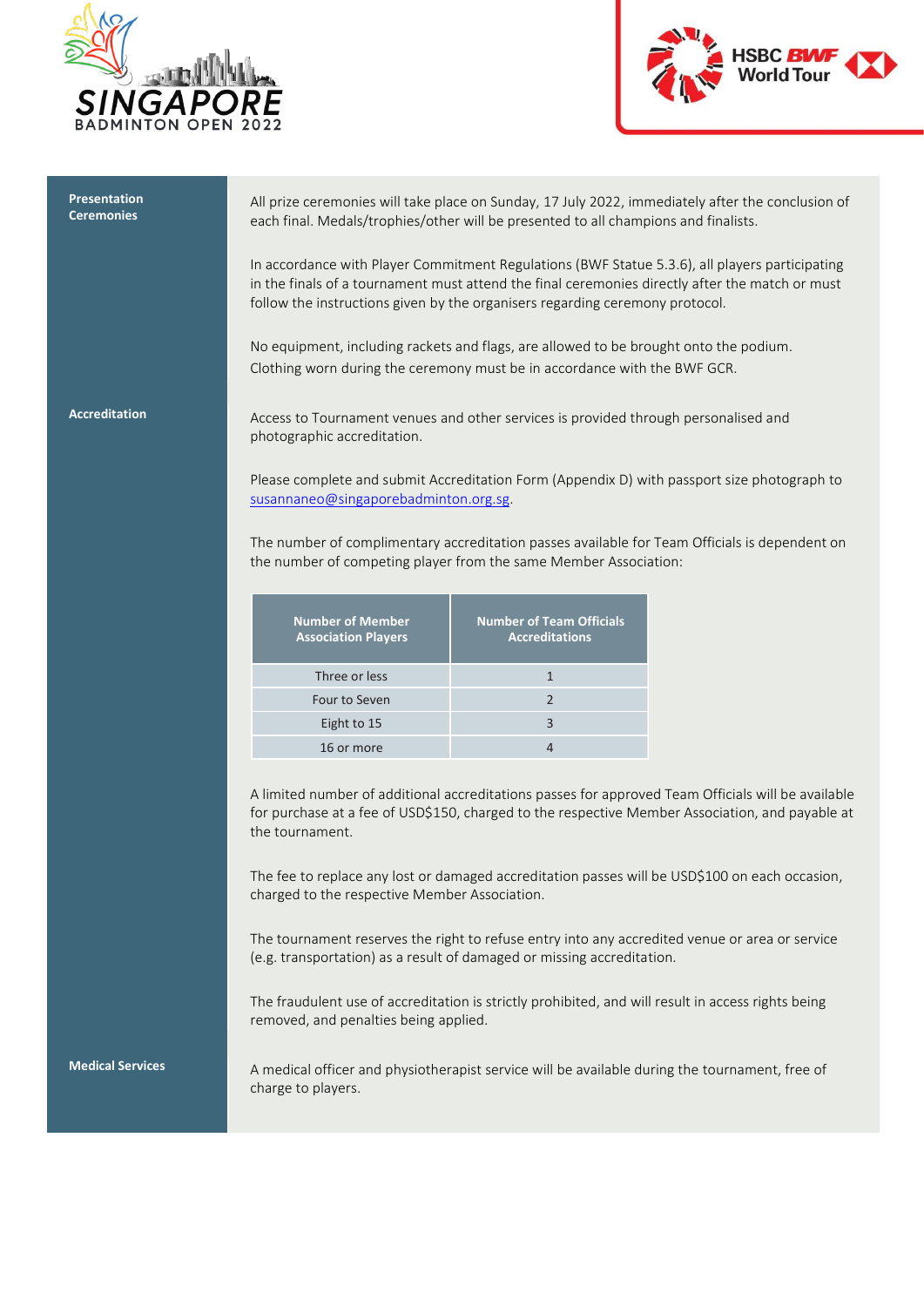



| <b>Anti-Doping</b>                                   | Doping control in badminton, in accordance with BWF Anti-Doping Regulations, is conducted out-<br>of-competition and in-competition with the collection of urine and/or blood samples.                                                                   |
|------------------------------------------------------|----------------------------------------------------------------------------------------------------------------------------------------------------------------------------------------------------------------------------------------------------------|
|                                                      | Athletes are responsible for any substance found in their body. Before an athlete takes any<br>medication, they should check with their doctor, and if necessary, get a Therapeutic Use<br>Exemption (TUE).                                              |
|                                                      | For more information about anti-doping, please visit the BWF website:                                                                                                                                                                                    |
|                                                      | https://corporate.bwfbadminton.com/integrity/anti-doping-overview/                                                                                                                                                                                       |
| <b>Badminton Integrity</b>                           | Section 2.4 of the BWF Statutes (Code on The Prevention of The Manipulation of Competitions)<br>relates to anti-corruption and anti-match manipulation, and this code applies to all participants at<br>this tournament.                                 |
|                                                      | To protect the integrity of BWF sanctioned tournaments, participants are not allowed to bet in<br>any way on badminton matches, shall respect the principle of fair play, and shall not attempt to<br>influence the course or result of a game or match. |
|                                                      | Every person has an obligation to report to the BWF any approaches by anyone to gather inside<br>information or to change the outcome of a matche(s).                                                                                                    |
|                                                      | For more information, please refer to BWF's website:                                                                                                                                                                                                     |
|                                                      | https://corporate.bwfbadminton.com/integrity/anti-match-fixing-overview/                                                                                                                                                                                 |
| <b>Compliance with</b><br><b>General Competition</b> | GCR 7.9:                                                                                                                                                                                                                                                 |
| <b>Regulations Clause 7.9</b>                        | "In making or authorising entries, the Member concerned is reconfirming its acceptance, and<br>acceptance by the Players being entered, of the BWF's regulations and Disciplinary processes."                                                            |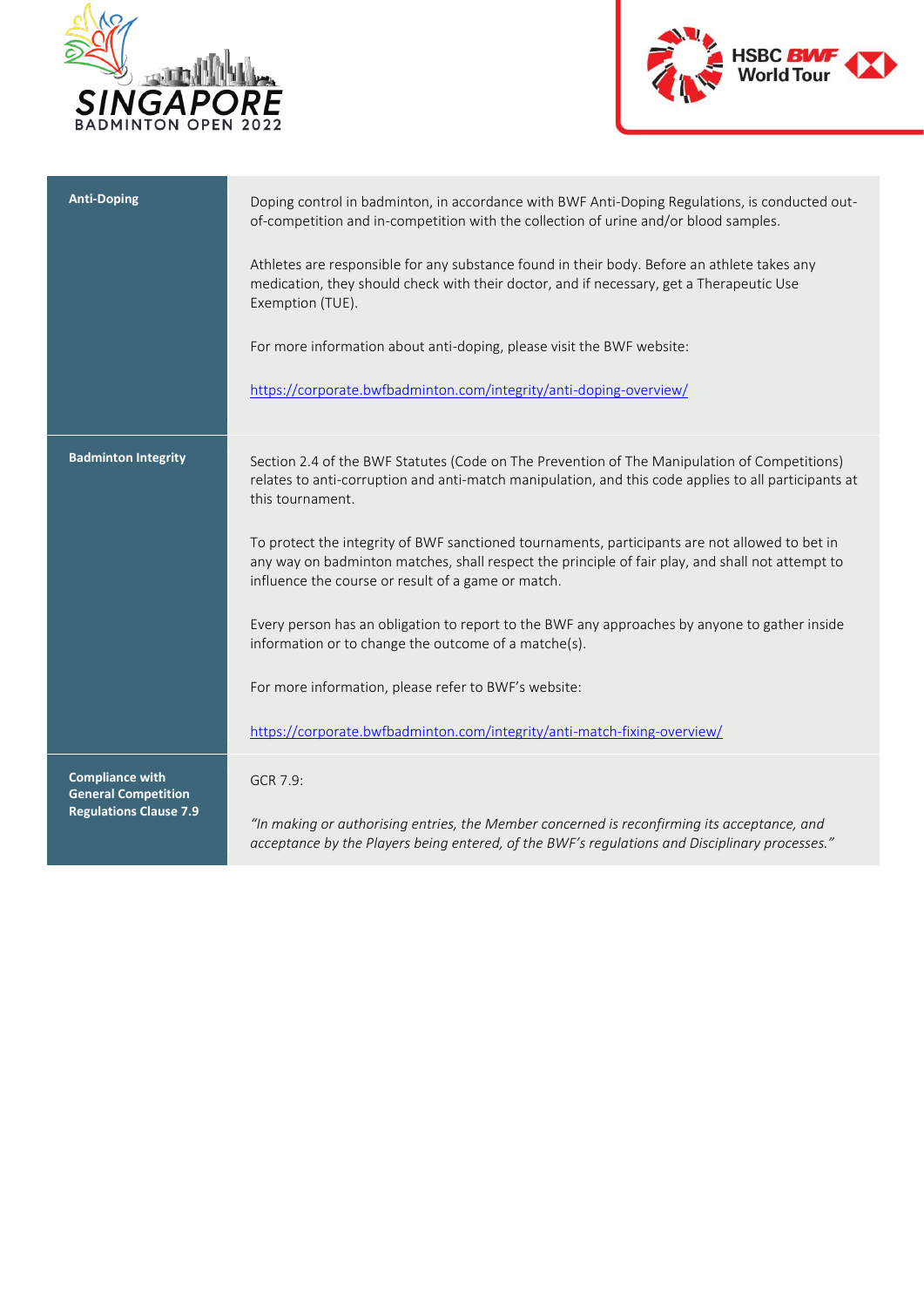



#### **4. Travel & Visa Details**

| <b>Transport</b>          | Complimentary transportation will be provided by the tournament between the official venues:<br>competition venue, official hotel(s), practice venue (if separate from the competition venue), and<br>the following transportation hubs:<br>• Singapore Changi Airport<br>To request transportation, please complete and return the Travel Form (Appendix B) by 29 June<br>2022.                                                                                                                                                                                                                                                                                                                                                                                                                                                                                                                                                                                                                                                  |
|---------------------------|-----------------------------------------------------------------------------------------------------------------------------------------------------------------------------------------------------------------------------------------------------------------------------------------------------------------------------------------------------------------------------------------------------------------------------------------------------------------------------------------------------------------------------------------------------------------------------------------------------------------------------------------------------------------------------------------------------------------------------------------------------------------------------------------------------------------------------------------------------------------------------------------------------------------------------------------------------------------------------------------------------------------------------------|
| <b>Visas</b>              | If a visa is required to enter Singapore, we can provide a letter of invitation to assist with your<br>application.<br>Please complete and return the Visa Support Request Form (Appendix C) by Monday, 12 June<br>2022.<br>The tournament host and hosting Member Association will only communicate with a Member<br>Association, and the hosting Member Association will only provide a visa support letter if the<br>form is completed accurately and comprehensively, and supporting documentation is provided,<br>where requested.<br>The tournament host and hosting Member Association accepts no responsibility for withdrawals<br>made due to late or refused visa applications.<br>It is the responsibility of the Member Association to apply for the necessary visas in sufficient<br>time, and all matters should be directed to the Embassy in charge.<br>Any visa support letter issued by the tournament host does not guarantee entry into Singapore;<br>the final decision is made the Government of Singapore. |
| <b>COVID-19 Protocols</b> | Entry into Singapore from 26 April 2022:<br>Checklist for entry into Singapore for fully vaccinated travelers:<br>https://safetravel.ica.gov.sg/arriving/general-travel/fully-vaccinated<br>Unvaccinated travelers are generally not allowed to enter Singapore. For more information,<br>kindly refer to:<br>https://safetravel.ica.gov.sg/arriving/general-travel/non-fully-vaccinated<br>All participants (players and members of the national delegation) are strongly encouraged to<br>purchase COVID-19 insurance coverage. This is mandatory for unvaccinated participant(s). More<br>information on insurance can be found under "Insurance Coverage".                                                                                                                                                                                                                                                                                                                                                                    |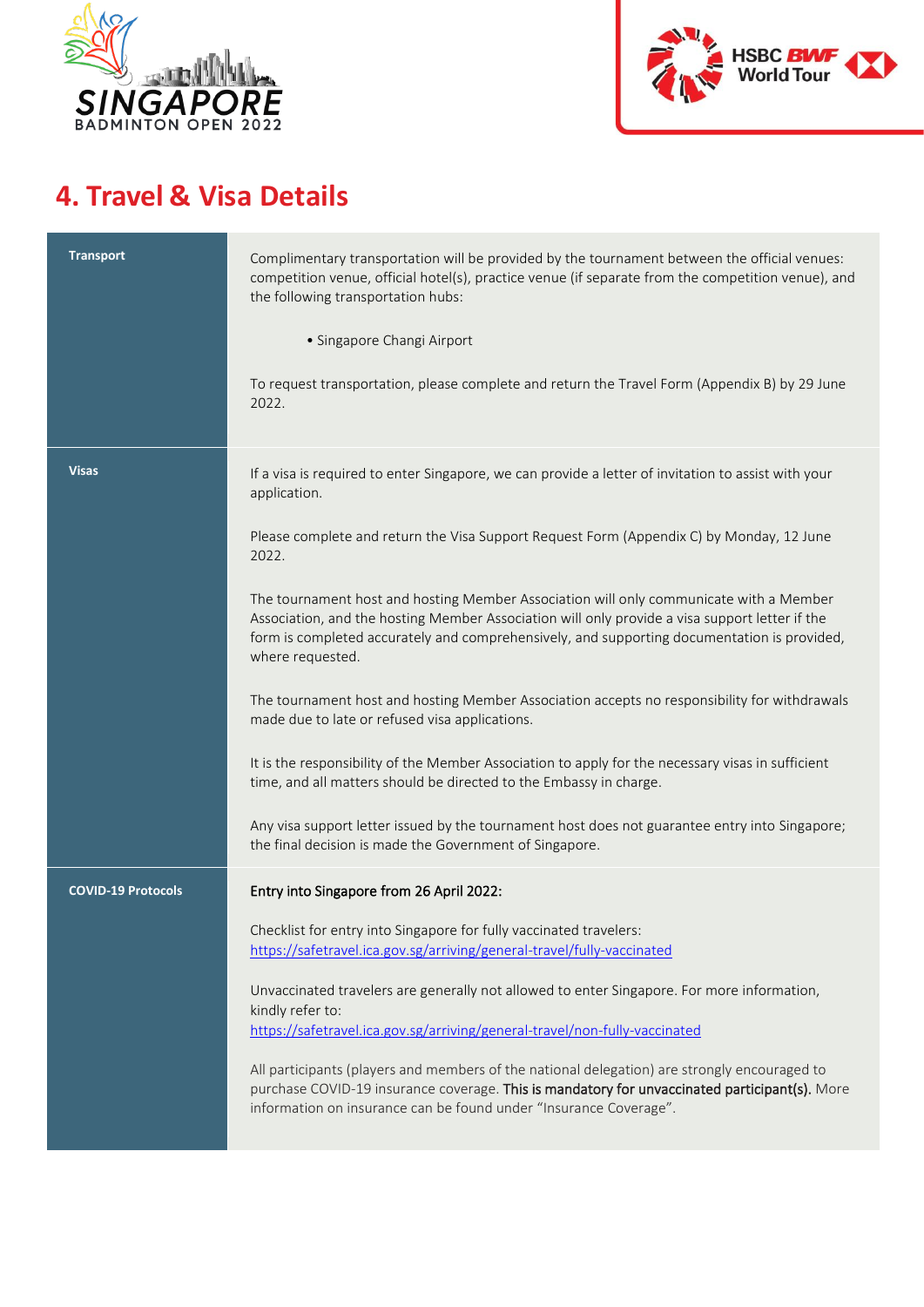



All participants are required to install and activate the TraceTogether mobile app [\(https://www.tracetogether.gov.sg/\)](https://www.tracetogether.gov.sg/). For guidance, refer to: [https://support.tracetogether.gov.sg/hc/en-sg/articles/1500002071841-I-m-travelling-to-](https://support.tracetogether.gov.sg/hc/en-sg/articles/1500002071841-I-m-travelling-to-Singapore-How-do-I-set-up-the-TraceTogether-App-)[Singapore-How-do-I-set-up-the-TraceTogether-App-](https://support.tracetogether.gov.sg/hc/en-sg/articles/1500002071841-I-m-travelling-to-Singapore-How-do-I-set-up-the-TraceTogether-App-)

#### Update 21 June:

There will not be a Covid-19 testing programme implemented at the Singapore Open 2022.

In Singapore the wearing of facemasks is mandatory whilst in indoor spaces.

Information on any pre-departure testing required by participants' will be provided. Cost of testing will be borne by participants.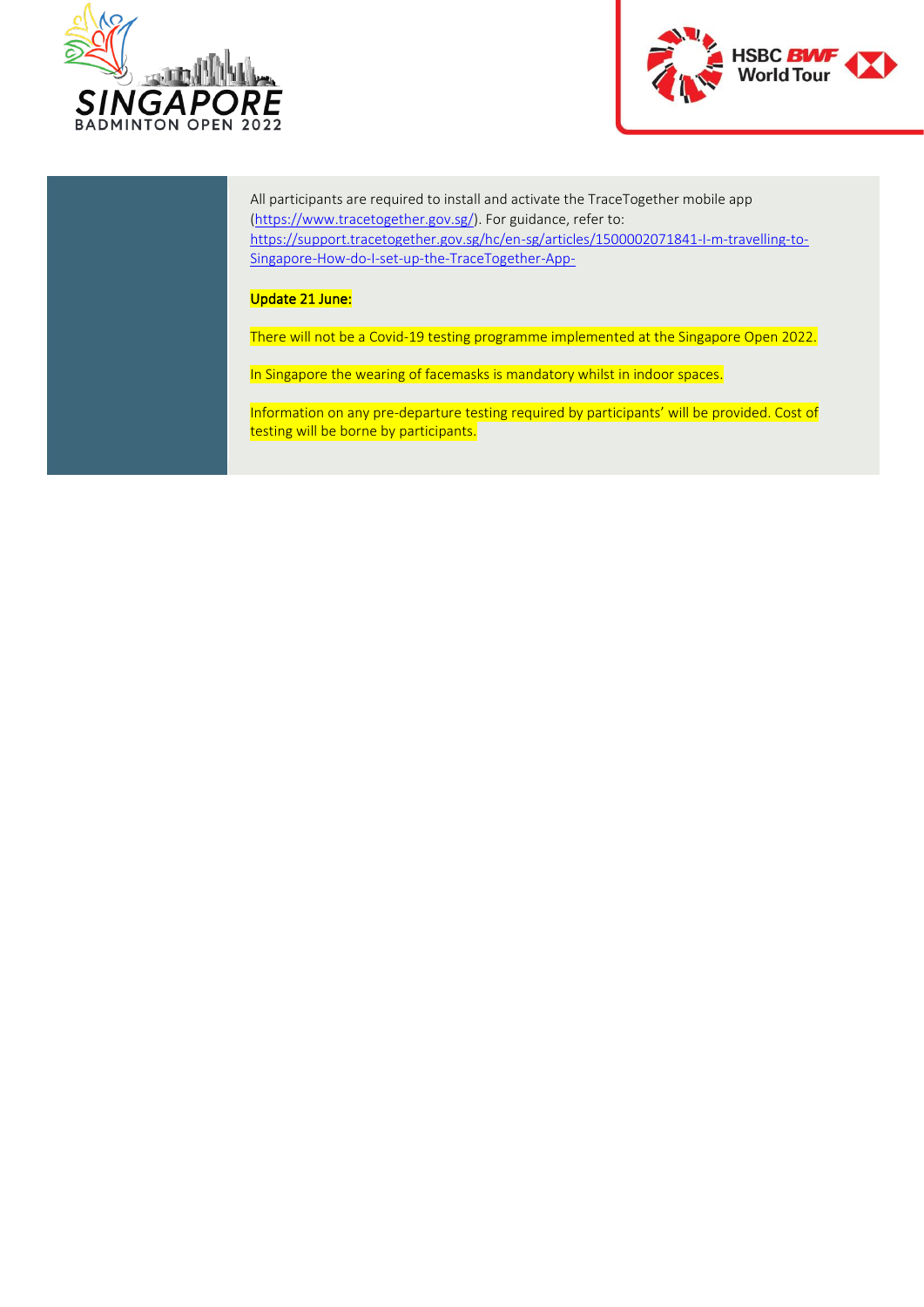



#### **5. Accommodation Details**

| <b>Official hotel(s)</b>                                                                                                                                                 | <b>Rooms available</b> | <b>Rates</b>                        | <b>Remarks</b>                                                               |  |  |
|--------------------------------------------------------------------------------------------------------------------------------------------------------------------------|------------------------|-------------------------------------|------------------------------------------------------------------------------|--|--|
| ParkRoyal Collection<br>Marina Bay                                                                                                                                       | 80                     | Single Occupancy<br>SGD 270.71 nett | Inclusive of<br><b>Breakfast</b><br>$\bullet$<br>Transportation<br>$\bullet$ |  |  |
|                                                                                                                                                                          |                        | Double Occupancy<br>SGD 294.25      | to & fro venue                                                               |  |  |
| Room booking link: https://book.passkey.com/go/SingaporeOpen22<br>All players/entourage/officials are encouraged to make hotel bookings early to ensure<br>availability. |                        |                                     |                                                                              |  |  |
|                                                                                                                                                                          |                        |                                     |                                                                              |  |  |